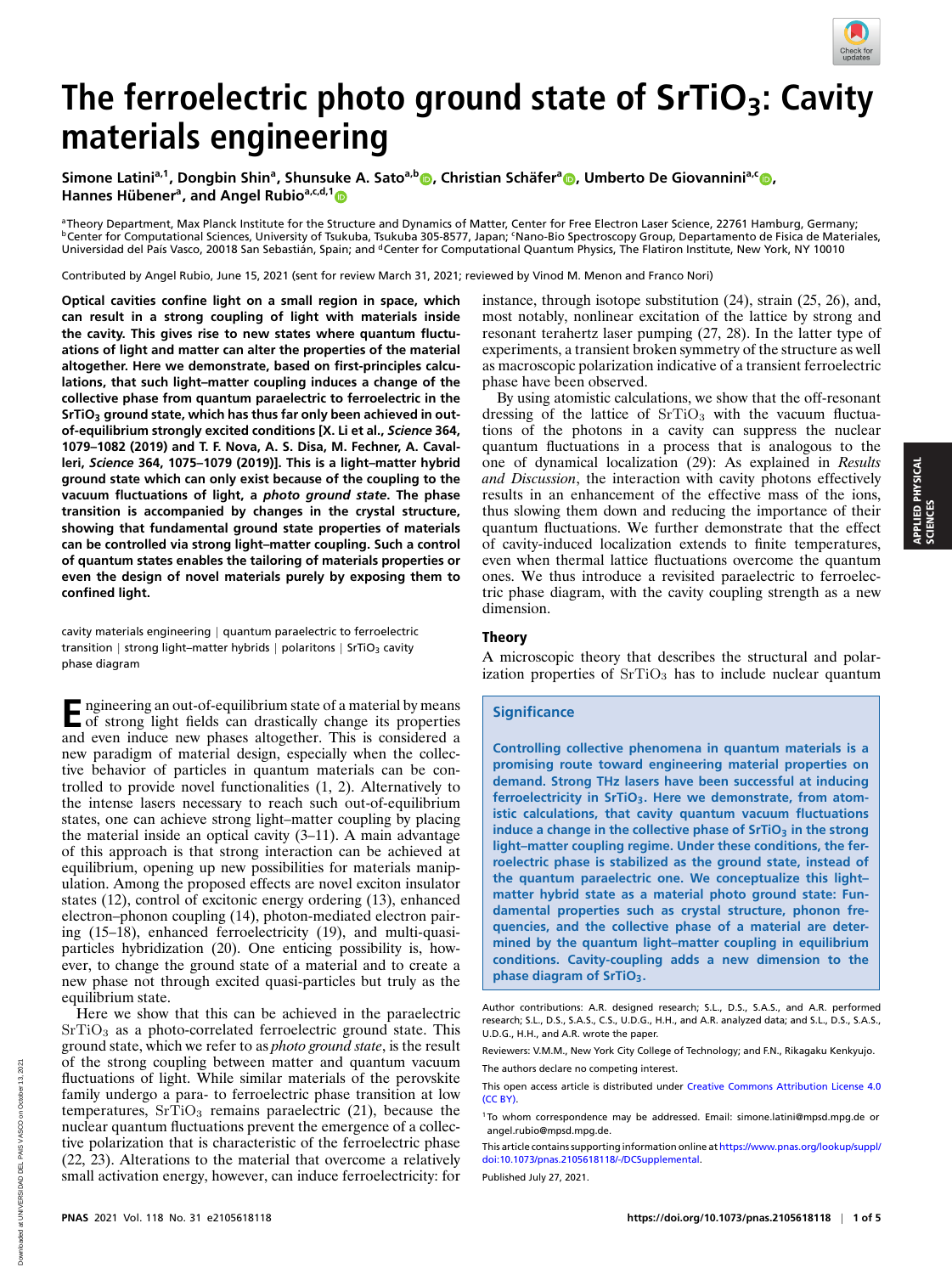fluctuations, as confirmed by extensive literature (21–23). Ref. 30 develops a first-principles–based approach that includes the quantum mechanical nature of the ions and finds that the phases of  $SrTiO<sub>3</sub>$  can be properly described by specifically accounting for the quantum fluctuations of the nonlinearly coupled ferroelectric soft (FES) mode and lattice vibration; see sketch in Fig.  $1B$ . In  $SrTiO<sub>3</sub>$ , the quantum fluctuations of these two vibrational modes are strong enough to wash out the localization imposed by the double-well–shaped potential energy surface (Fig. 1*C*) and destroy the ferroelectric order stabilizing the socalled quantum paraelectric phase (24, 25). In this work, we introduce the paradigm of altering the localization and hence the macroscopic polarization properties of  $SrTiO<sub>3</sub>$  by coupling the FES mode to the confined quantized light modes of an optical cavity. The possible setup we consider in the following is a bulk film of tetragonal  $SrTiO<sub>3</sub>$  encapsulated in a transparent dielectric which is embedded in a Fabry–Pérot cavity as sketched in Fig. 1A. Here, we choose the SrTiO<sub>3</sub> crystal c axis to be parallel to the cavity mirrors and consider a single cavity photon mode with the smallest allowed momentum along the direction perpendicular to the mirrors. Since the displacement of the Ti–O atoms creates a dipole, the FES mode couples to the electric field of the confined photons. Despite the specific choice of the cavity geometry for the results presented in the following, the same ideas can be extended to other configurations or materials. The setup described above can be cast into an atomistic quantum electrodynamical (QED) Hamiltonian for the unit cell which reads  $\hat{H} = \omega_c \hat{a}^\dagger \hat{a} + \hat{p}_c^2/2M_c +$  $1/2M_f \left[ \hat{p}_f - A_0 Z_f \left( \hat{a}^\dagger + \hat{a} \right) \right]^2 + V_{\text{DFT}}(\hat{Q}_c, \hat{Q}_f)$ . This Hamiltonian describes the coupling of the zero-momentum FES mode, which is collective in nature, with a single cavity photon mode of frequency  $\omega_c$  and with a coupling strength determined by  $A_0Z_f/M_f$ , where  $A_0$  is the effective mode volume,  $Z_f$  is the effective charge,  $M_f$  is the effective mass of the FES mode, and DFT denotes density functional theory. Including the  $A_0^2$  term guarantees the gauge invariance of the theory and the existence of a ground state (5, 31, 32). For details on all of the quantities, see *[SI](https://www.pnas.org/lookup/suppl/doi:10.1073/pnas.2105618118/-/DCSupplemental) [Appendix](https://www.pnas.org/lookup/suppl/doi:10.1073/pnas.2105618118/-/DCSupplemental)*. Our Hamiltonian builds upon the one reported in ref. 30 and properly describes the quantum paraelectric phase and the temperature dependence of the FES mode by including the fundamental phonon nonlinearities of  $SrTiO<sub>3</sub>$  via the potential  $V_{\rm DFT}$  calculated by DFT.

## Results and Discussion

The ground state and excited states of  $SrTiO<sub>3</sub>$  dressed with the quantized cavity photons can then be accessed via exact diagonalization of the QED Hamiltonian. The densities corresponding to the matter component of ground and first excited states for the material with and without coupling to the cavity photons are calculated by tracing out the photonic part and are reported in Fig.  $1D$ . For  $SrTiO<sub>3</sub>$  outside the cavity, the ground state is different from the first excited state of the FES mode, which happens to be the first excited state of the QED Hamiltonian. It is a characteristic of a quantum paraelectric that, despite the double-well–shaped potential energy surface, the quantum fluctuations prevent the system from localizing in the wells. When the coupling to the cavity is turned on, the ground state and the first excited states become degenerate and



Fig. 1. The emergence of ferroelectricity in SrTiO<sub>3</sub> in a dark optical cavity. (A) Cartoon of SrTiO<sub>3</sub> embedded in a dielectric medium inside a Fabry–Pérot cavity. The zoomed sketch shows the direction of the Ti–O displacive motion induced by the photons in the cavity. (*B*) Illustration of the main lattice motions involved in ferroelectricity: the ferroelectric mode and lattice vibration along the same direction, parameterized with *Q*<sup>f</sup> and *Q*c, respectively. (*C*) Contour plot of the first-principles two-dimensional potential energy surface based on the Perdew–Burke–Ernzerhof functional and a schematic representation of the nuclear ground-state localization due to the coupling of the ferroelectric mode to the photons in the cavity. (*D*) First-principles density associated with the ground and first excited states outside the cavity ( $A_0 = 0$  a.u.) and inside the cavity ( $A_0 = 0.3$  a.u.) for a cavity frequency of 3 THz at zero temperature.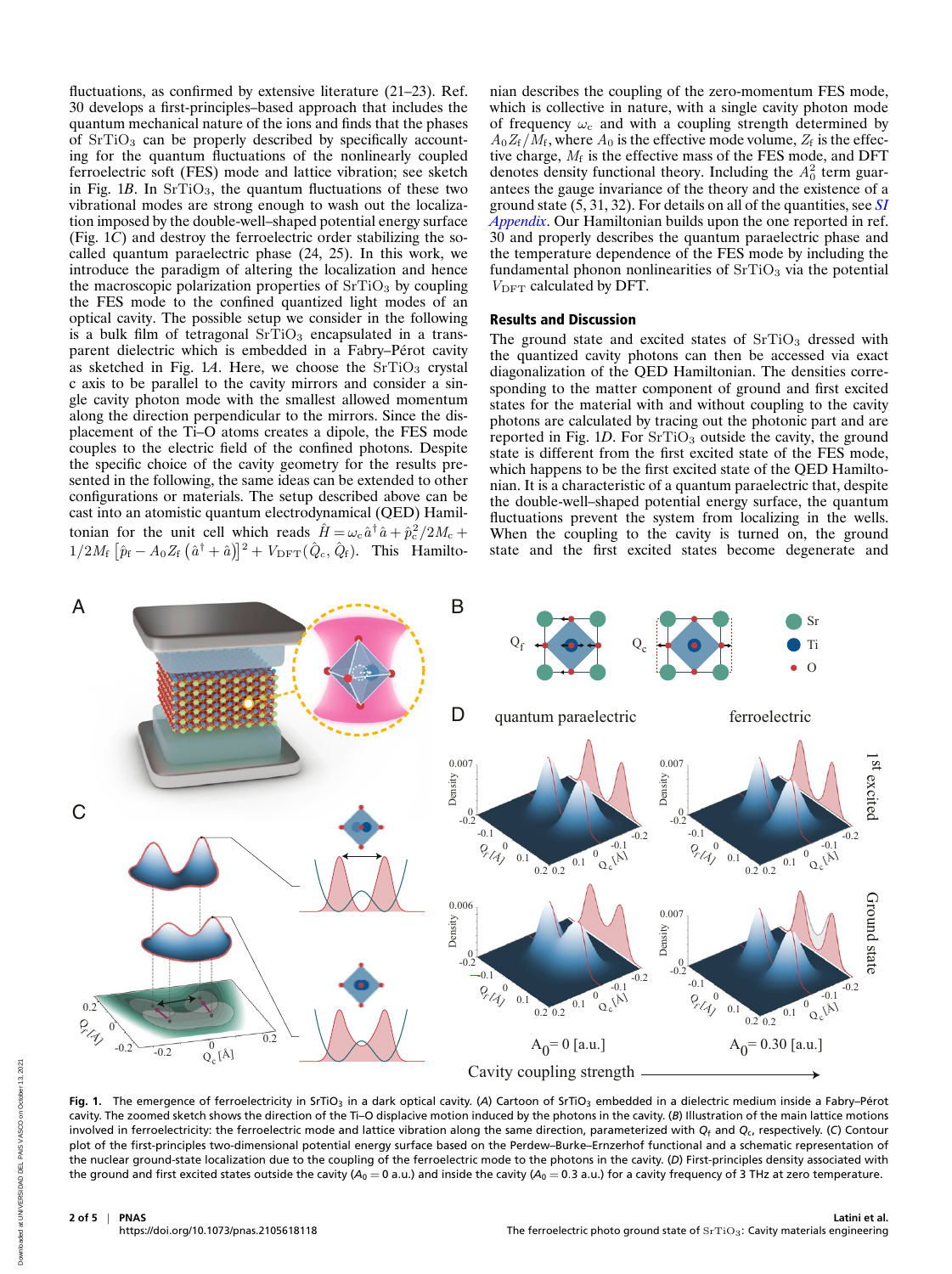indistinguishable, and present a clear node at  $Q_f = 0$ . This is indicative of a ferroelectric phase: The system can choose to be in a linear combination of the two states where the Ti and O atoms have a finite positive or negative displacement. Any real system will then undergo spontaneous symmetry breaking and localize the FES mode in one of the two wells, leading to the formation of a macroscopic polarization, typical of the ferroelectric phase.

To summarize, by coupling the  $SrTiO<sub>3</sub>$  phonons to the cavity photons, we have realized the transition to a ferroelectric ground state. This phase transition can be explained in terms of the dynamical localization effects (29, 33), where the cavity dresses the masses of the lattice modes and thereby reduces their quantum fluctuations as depicted in Fig. 1*C*. Reducing the dimensionality of the system to the FES mode only and assuming a left localized and a right localized basis, the QED Hamiltonian can be simplified to  $H = \omega_c a^{\dagger} a + t (\hat{c}_R^{\dagger} \hat{c}_L + \hat{c}_L^{\dagger} \hat{c}_R)$  $iA_0Z_f/M_f[(\hat{c}_R^{\dagger}\hat{c}_L-\hat{c}_L^{\dagger}\hat{c}_R)(a+a^{\dagger})]$ , where  $\hat{c}_{L/M}^{\dagger}$  and  $\hat{c}_{L/M}$  are the creation and annihilation operators of the left and right states. If the hopping value  $t$  is chosen to be large enough to overcome the double-well potential barrier, the ground state of the Hamiltonian gives quantum paraelectricity. In the presence of the cavity photons, a simple effective Hamiltonian can be derived, as shown in *[SI Appendix](https://www.pnas.org/lookup/suppl/doi:10.1073/pnas.2105618118/-/DCSupplemental)*, and in the high cavity frequency limit, it reads  $H_{\text{eff}} = \left[t - (A_0 Z_f / M_f \omega_c)^2 t\right] (\hat{c}_{\text{R}}^{\dagger} \hat{c}_{\text{L}} +$  $\hat{c}_{\rm L}^{\dagger} \hat{c}_{\rm R}$ ) –  $\frac{A_0^2 Z_{\rm f}^2}{M_{\rm f}\omega_c} (\hat{c}_{\rm R}^{\dagger} \hat{c}_{\rm R} + \hat{c}_{\rm L}^{\dagger} \hat{c}_{\rm L})$ . Hence the effect of the photon cavity is to localize the system by effectively reducing the hopping between the left and right states,  $t \to t~[1-(A_0 Z_f/M_f \omega_c)^2]$ . Physically, this can be interpreted as an enhancement of the effective FES mass  $M_f$  induced by the vacuum fluctuations of light.

In the following, we report on the dependence of the FES mode frequency, lattice displacements and subsystem entropy as function of the cavity coupling strength and the frequency of the cavity at zero temperature. In Fig. 2*A*, we show the FES mode frequency identified as the energy difference between the first excited state and ground state of the QED Hamiltonian. This difference is reduced with increasing cavity coupling, corresponding to a softening of the FES mode, which is indicative of the transition to the ferroelectric phase. However, we note that, when

the system acquires a ferroelectric character, the FES mode is no longer a proper normal mode, because of the nonnegligible bilinear coupling with the lattice vibrations at the bottom of the wells. Therefore, we refer to this energy difference as the *generalized* FES mode frequency. The striking result is that ferroelectricity can be reached for a wide range of cavity photon energies; in other words, the cavity does not need to be resonant with the generalized FES mode energy (or any other phonon modes), and, indeed, the effect is larger off-resonance. This result is of technological relevance, since, in the recent experiments that report on laser-induced ferroelectricity, the laser had to be in resonance with the FES mode at 0.5 THz, which is a challenge for laser technology (27). Considering the expectation value of the squared ferroelectric displacement, shown in *[SI Appendix](https://www.pnas.org/lookup/suppl/doi:10.1073/pnas.2105618118/-/DCSupplemental)*, we find that the largest localization of the FES mode is achieved at around  $\omega_c = 3$  THz. The expectation value of the lattice vibration displacement in Fig. 2*B* follows a similar trend, and, for increasing coupling to the cavity photons, we can observe a lattice expansion which has important consequences on the FES mode. Indeed, as shown in Fig. 1*C*, the double well for the expanded lattice deepens, and hence the localization of the FES mode is enhanced. This, together with the effect of dynamical localization, is the mechanism underlying the transition to ferroelectricity. The analysis of the photonic component of the ground state indicates that, even though the empty cavity is dark, the light–matter interaction creates a finite photon number. We therefore refer to the ground state inside the cavity as a photo ground state. As a measure of light–matter correlation, we evaluated the von Neumann entropy for the photonic subsystem; see *[SI Appendix](https://www.pnas.org/lookup/suppl/doi:10.1073/pnas.2105618118/-/DCSupplemental)*. This quantity, reported in Fig. 2*C*, indicates whether the system can be represented as a simple tensor product of a matter and a photonic state. The entropy becomes nonzero and increases with increasing coupling which, in a ground state, can only be the result of vacuum fluctuations. While, in ref. 19, it was suggested that the ferroelectric phase of  $SrTiO<sub>3</sub>$  that is induced by external perturbation can be enhanced by the cavity–matter coupling, we demonstrated here that the ferroelectric phase can be reached as an unperturbed photo ground state, when the intrinsic phonon nonlinearities are accounted for. We expect intrinsic nonlinearities to be

APPLIED PHYSICAL APPLIED PHYSICAL<br>SCIENCES



Fig. 2. Dependence of the microscopic properties of SrTiO<sub>3</sub> on the cavity frequency ω<sub>c</sub> and coupling strength *A*<sub>0</sub>. (A) Generalized FES mode frequency, calculated as the difference in the energy of the nuclear first excited and ground states as a function of the cavity coupling strength for different cavity photon energies. (*B*) Expectation value of the mean displacement of the *c* lattice parameter as a function of the cavity coupling and photon energy. (*C*) The von Neumann entropy of the photonic subsystem as a function of cavity coupling and photon energy. This quantity indicates the degree of correlation going beyond the mean-field (Maxwell-like) light–matter coupling. The coupling strength is expressed in a.u., and all of the calculations are done at zero temperature.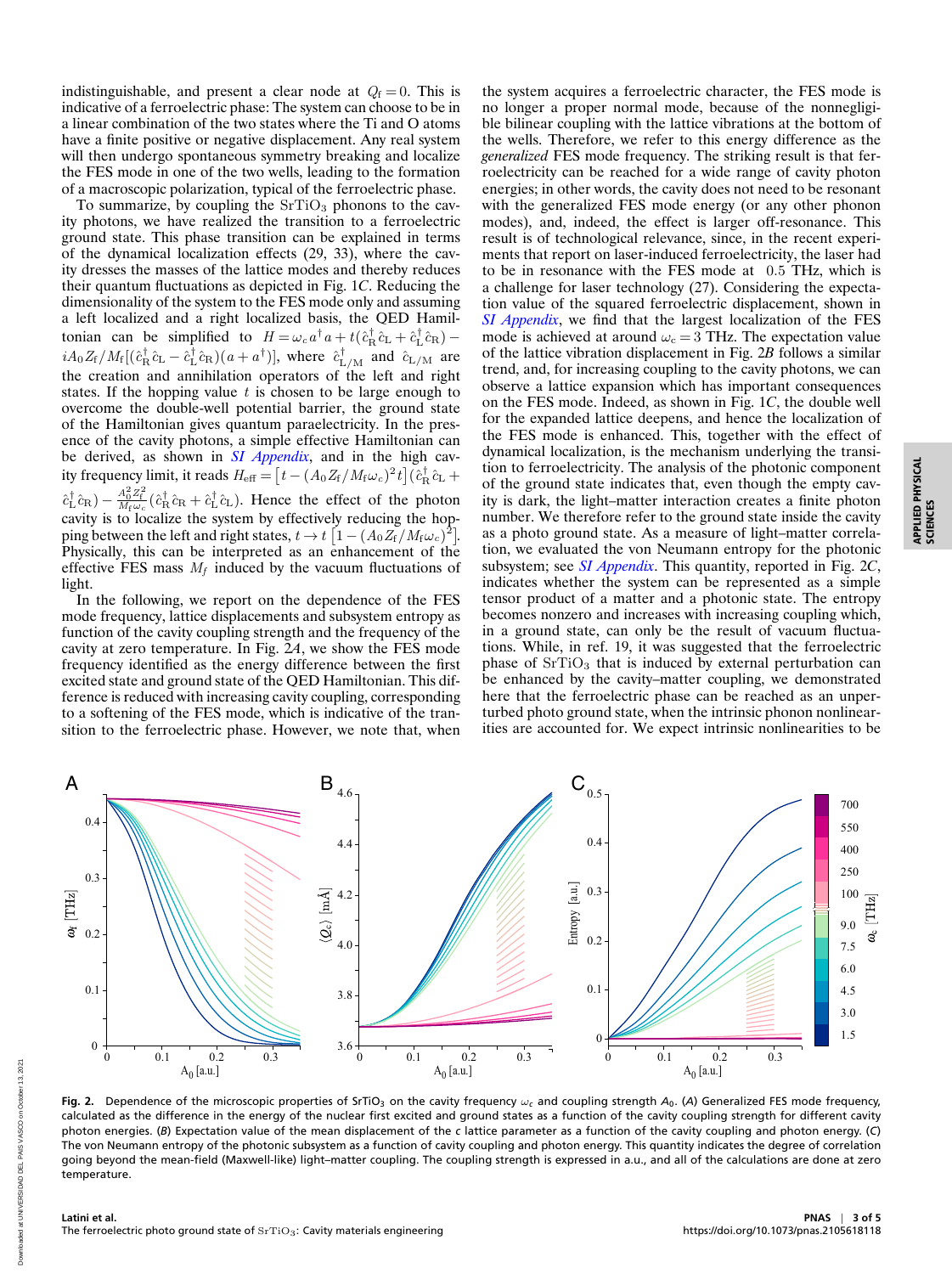

Fig. 3. Revisited phase diagram of SrTiO<sub>3</sub> inside the optical cavity. (A) Effective microscopic ferroelectric frequency as a function of lattice temperature for different cavity coupling strengths. The minima of the curves, marked with red arrows, are used to identify the phase boundaries in *B*. (*B*) The microscopic phase diagram of SrTiO<sub>3</sub> inside the cavity. Three possible scenarios are opened up by the coupling to confined light. At low temperature, increasing the coupling with the cavity leads to a transition from a quantum paraelectric (QPE) to a ferroelectric (FE); at intermediate temperatures, increasing the coupling first allows thermal fluctuations to overcome the quantum ones and eventually reach a transition from paraelectric to ferroelectric; at high temperatures, since thermal fluctuations are much larger than the quantum ones, a direct transition from normal paraelectric (PE) to ferroelectric can be expected for increasing coupling to the cavity.

essential for inducing any type of equilibrium phase transition by a cavity, as they cannot be induced by the cavity–matter coupling itself.

The cavity coupling strengths and cavity frequencies considered here can be achieved by tuning the  $SrTiO<sub>3</sub>$  film thickness and the distance between the cavity mirrors. Because the light– matter coupling is proportional to  $\sqrt{d_{\perp}/v}$ , with  $d_{\perp}$  and v as the thickness of  $SrTiO<sub>3</sub>$  and the unit cell volume, respectively, a coupling value up to  $A_0 = 0.35$  a.u. can be achieved for a thickness up to  $d_{\perp} \approx 20$  µm, while a frequency in the range of 1 THz to 10 THz requires cavity lengths between  $L_1 \sim 300$  and  $L_1 \approx 30$  µm. A more extensive discussion and the definition of the light–matter coupling are reported in *[SI Appendix](https://www.pnas.org/lookup/suppl/doi:10.1073/pnas.2105618118/-/DCSupplemental)*.

We now revisit the phase diagram of  $SrTiO<sub>3</sub>$  embedded in a quantum cavity, by adding the tunable coupling strength as a dimension to the diagram. Here, we suggest a microscopic approach to estimate a phase diagram by accounting for the effect of temperature via Kubo's linear response theory on a thermal equilibrium state (see *[SI Appendix](https://www.pnas.org/lookup/suppl/doi:10.1073/pnas.2105618118/-/DCSupplemental)* for details). We stress that such an approach neglects the phonon–phonon interactions and the temperature-dependent entropic effects arising from the excitation of higher momentum phonon modes which are not computationally feasible, but it allows us to keep our theory free of parameters. The response is calculated with respect to an external electric field coupled to the FES mode, representing a probe of ferroelectricity. The calculated response function for a cavity frequency  $\omega_c = 3$  THz is shown in *[SI Appendix](https://www.pnas.org/lookup/suppl/doi:10.1073/pnas.2105618118/-/DCSupplemental)* and is characterized by a series of peaks whose intensity and width are changing with cavity coupling strength and temperature. In the case of no cavity coupling, the average of the frequency weighted by the response can be identified as the frequency of the FES mode which displays, as a function of temperature, a minimum resulting from a characteristic softening and a subsequent stiffening (34). This behavior, shown in Fig. 3*A*, is a hallmark of the phase transition from paraelectric to ferroelectric, and we therefore identify the transition temperature as the position of the minimum of the FES mode frequency. We stress that, despite the paraelectric to ferroelectric transition being a macroscopic collective phenomenon that involves the generation of a finite static polarization field, it leaves a signature on a microscopic dynamical quantity, the FES frequency, which can be used to estimate the transition. We then extend the frequency averaging procedure to finite cavity coupling and show the results in Fig. 3*A* where a distinctive trend can be observed for cavity couplings beyond a certain threshold. By tracing the

evolution of the minimum that is characteristic of the paraelectric to ferroelectric phase transition, we are able to define a phase diagram which illustrates how the macroscopic phase of  $SrTiO<sub>3</sub>$ can be controlled by changing temperature and the cavity coupling strength. In the same phase diagram, we have also indicated the low-temperature quantum paraelectric phase with a gradient color, because the transition from paraelectric to quantum paraelectric is not an actual phase transition (35). The difference between a quantum paraelectric and a paraelectric can rather be understood in terms of whether thermal fluctuations prevail over the quantum ones. In this sense, we expect that the temperature at which the thermal fluctuations dominate decreases with increasing coupling strength, because the quantum fluctuations are suppressed by the cavity. A direct application of the phase diagram would be to prepare a paraelectric  $SrTiO<sub>3</sub>$  inside an optical cavity close to the phase boundary so that a laser resonant with a cavity photon can induce ferroelectricity. This approach has the advantage that the laser can be weak and not in resonance with the low frequency of the FES mode. This can be seen as enhanced ferroelectricity along the lines of what has been proposed in ref. 19.

#### Conclusions

The concept of ferroelectric photo ground state illustrated by our atomistic calculations presents a paradigm for control of materials properties and opens avenues for materials engineering (11). The notable property here is that the vacuum fluctuations of the photon field dress the ground state and alter the crystal structure, lattice constant, and phonon frequency of the materials and even stabilize a macroscopic phase. Similar manipulations in other materials can be envisaged to yield control over quantum properties such as magnetic or even superconducting states.

### Data Availability. All study data are included in the article and *[SI](https://www.pnas.org/lookup/suppl/doi:10.1073/pnas.2105618118/-/DCSupplemental) [Appendix](https://www.pnas.org/lookup/suppl/doi:10.1073/pnas.2105618118/-/DCSupplemental)*.

**ACKNOWLEDGMENTS.** We are grateful for the illuminating discussions with Dmitri Basov, Atac Imamoglu, Jerome Faist, Jean-Marc Triscone, Peter Littlewood, Andrew Millis, Michael Ruggenthaler, Michael A. Sentef, and Eugene Demler. We acknowledge financial support from the European Research Council (Grant ERC-2015-AdG-694097), Grupos Consolidados (Grant IT1249- 19), the Japan Society for the Promotion of Science KAKENHI program (Grant JP20K14382), and the Cluster of Excellence "CUI: Advanced Imaging of Matter" of the Deutsche Forschungsgemeinschaft (Grant EXC 2056 Project 390715994). The Flatiron Institute is a division of the Simons Foundation. S.L. and D.S. acknowledge support from the Alexander von Humboldt Foundation.